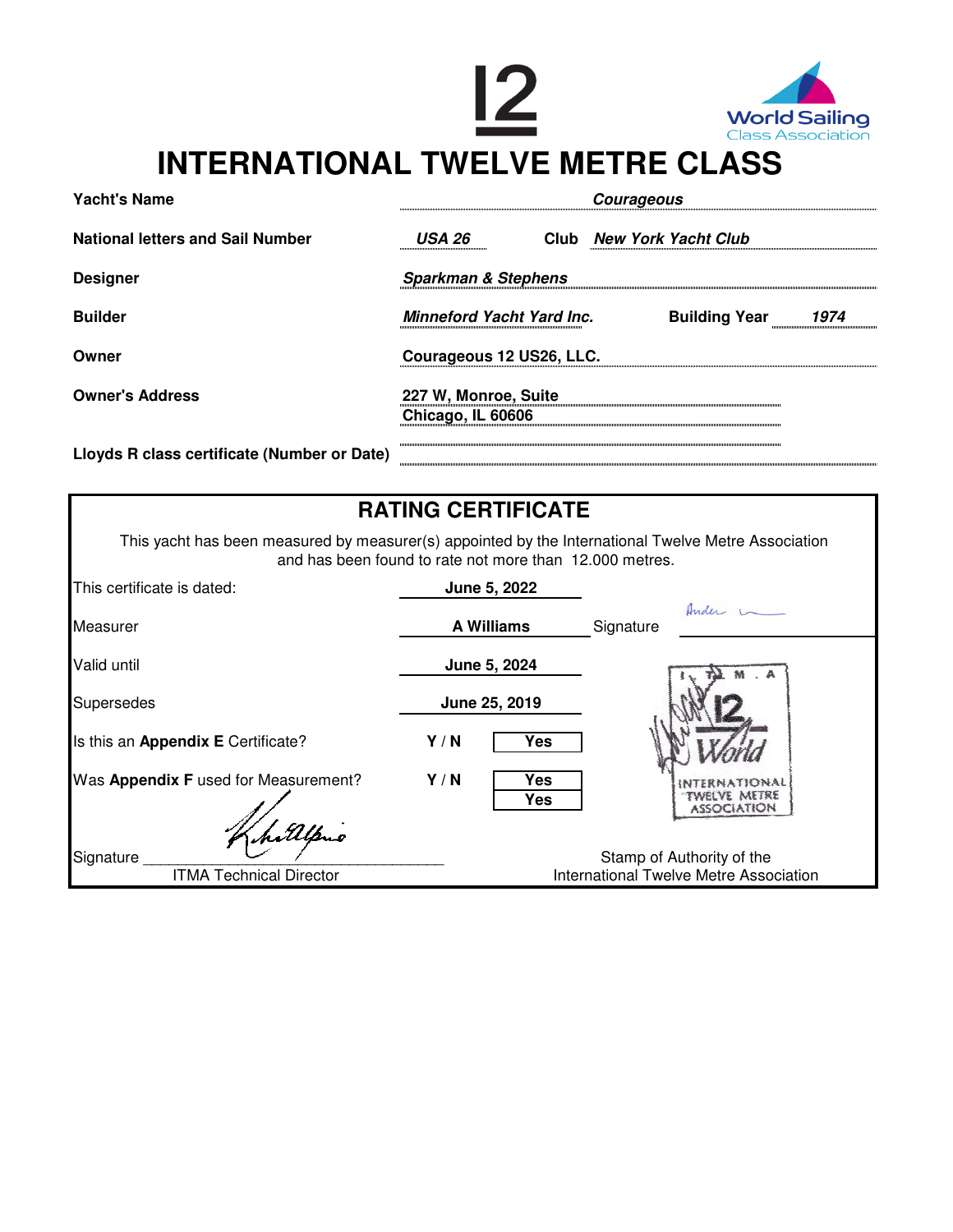|                                                 | <b>Yacht's name: Courageous</b> |            |             | <b>Date</b>    | 5-Jun-22 |  |
|-------------------------------------------------|---------------------------------|------------|-------------|----------------|----------|--|
| <b>RATING CALCULATION</b>                       |                                 |            |             |                |          |  |
| <b>OVERALL LENGTH</b>                           |                                 |            |             |                | 19.980   |  |
| Overhang Forward to FGS                         |                                 |            |             | 2.117          |          |  |
| Overhang Aft to AGS                             |                                 |            |             | 2.235          |          |  |
| <b>Total Overhang (Subtract)</b>                |                                 |            |             | 4.352          |          |  |
| <b>MEASURED LENGTH (LBG)</b>                    |                                 |            |             |                | 15.628   |  |
| Girth at Bow                                    |                                 |            |             | 1.620          |          |  |
| Twice vertical Height at Bow (Subtract)         |                                 |            |             | 1.200          |          |  |
| Girth Difference at FGS                         |                                 |            |             | 0.420          |          |  |
| Add 1.5 x Girth Difference at FGS (min 0.540 m) |                                 |            |             | 0.630          |          |  |
| Girth at Stern                                  |                                 |            |             | 3.578          |          |  |
| Twice vertical Height at Stern (Subtract)       |                                 |            |             | 2.030          |          |  |
| Girth Difference at AGS                         |                                 |            |             | 1.548          |          |  |
| Add 1/3 Girth Difference at AGS (min 0.400 m)   |                                 |            |             | 0.516          |          |  |
| Add any penalty (Beam or Displacement)          |                                 |            |             |                |          |  |
| Sum of Length and Girth Corrections             |                                 |            |             |                | 16.774   |  |
| Age/Design Correction Factor (ADCF)(see page 3) |                                 |            | 0.9870      |                |          |  |
| LENGTH (L)<br>Skin IM to d1 Port                |                                 |            |             |                | 16.556   |  |
| Chain IM to d1 Port                             |                                 |            |             | 3.423<br>3.400 |          |  |
| d Port                                          |                                 |            |             | 0.023          |          |  |
| Skin IM to d1 Starboard                         |                                 |            |             | 3.420          |          |  |
| Chain IM to d1 Starboard                        |                                 |            |             | 3.397          |          |  |
| d Starboard                                     |                                 |            |             | 0.023          |          |  |
| Add d                                           |                                 |            |             | 0.046          |          |  |
| Add GIRTH 2 d                                   |                                 |            |             |                | 0.092    |  |
|                                                 |                                 | Datum Sta. | Actual Sta. | Rating FB      |          |  |
| Mean Freeboard Bow                              |                                 |            | 1.249       | 1.249          |          |  |
| Mean Freeboard Midship                          |                                 |            | 1.217       | 1.217          |          |  |
| Mean Freeboard Stern                            |                                 |            | 1.195       | 1.187          |          |  |
| Sum of Freeboards                               |                                 |            |             | 3.653          |          |  |
| <b>Subtract FREEBOARD, F</b>                    |                                 |            |             | Limit used     | 1.210    |  |
| Add SAIL AREAS (Square root)                    |                                 |            |             |                | 12.999   |  |
| <b>TOTAL OF MEASUREMENTS</b>                    |                                 |            |             |                | 28.437   |  |
| <b>PENALTY (Draft or Tumblehome)</b>            |                                 |            |             | 0.000          |          |  |
| <b>RATING</b>                                   |                                 |            |             |                | 11.999   |  |
| Date and Place of Measurement                   | 5-Jun-22                        |            |             |                |          |  |
| Measurer's Name(s)                              | <b>A Williams</b>               |            | Signature   | Ander L        |          |  |
|                                                 |                                 |            |             |                |          |  |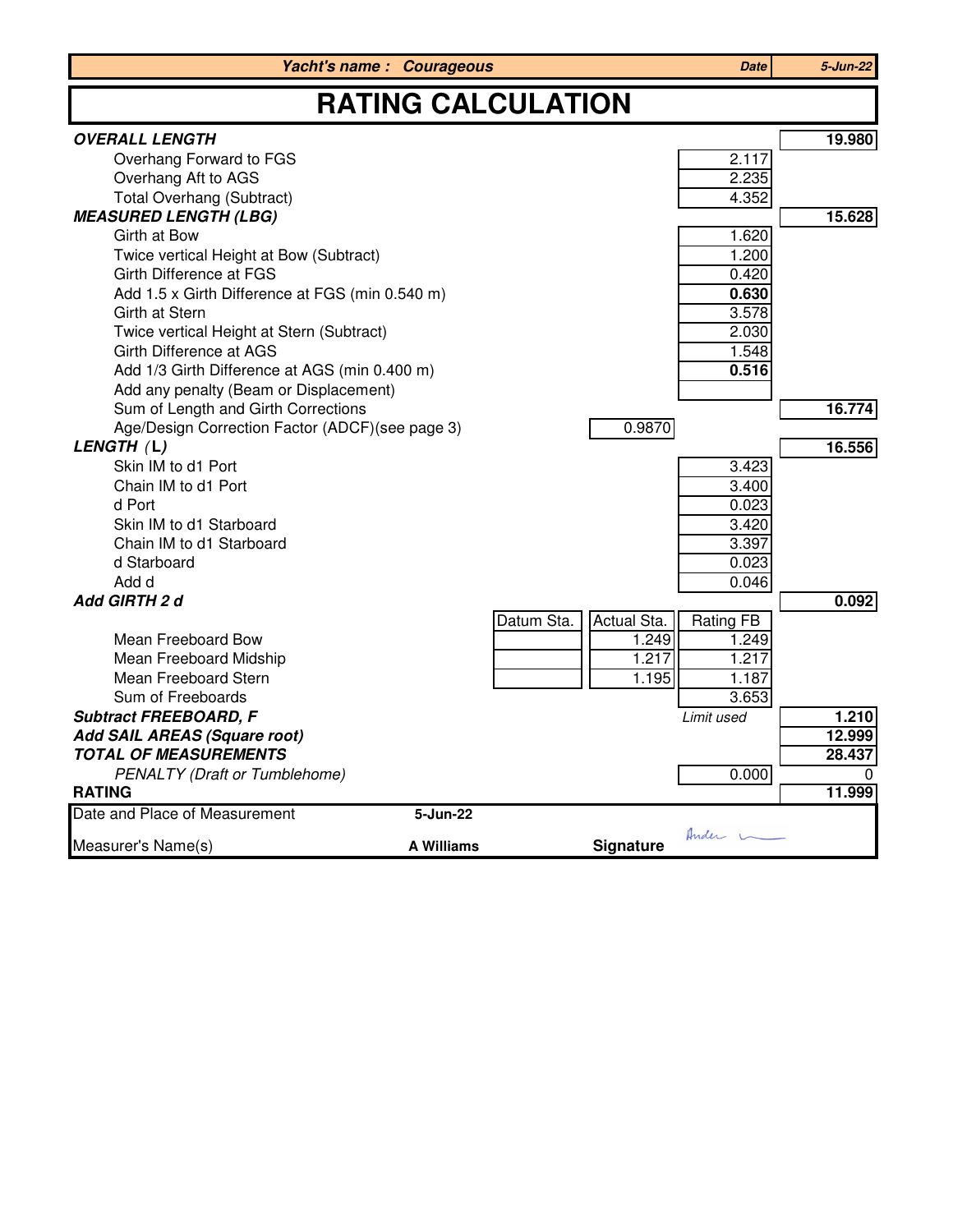| <b>Yacht's name: Courageous</b>                                                                                                                                           |               | <b>Date</b>                         | $5 - Jun-22$    |
|---------------------------------------------------------------------------------------------------------------------------------------------------------------------------|---------------|-------------------------------------|-----------------|
| Range Measurement (Yes or No)                                                                                                                                             | Yes           | Date:                               | 6-Jun-19        |
| <b>PENALTIES</b>                                                                                                                                                          |               |                                     |                 |
| Overhang Forward to MWL<br>Overhang Aft to MWL<br>Subtract from overall length<br>Difference of immersion from salt to fresh water                                        | Meas. Density | 2.735<br>3.420<br>6.155             | 0.000           |
| <b>WATERLINE LENGTH (LWL)</b><br>Minimum Displacement for Zero Penalty [m3]<br>Minimum Weight for Zero Penalty [ton] (Water of sg 1.025)                                  |               | 24.769<br>25.389                    | 13.825          |
| <b>WEIGHT</b> [tonne]<br>Actual weight<br>Equivalent LWL (for Displ. < min.)<br><b>Difference</b><br>DISPLACEMENT PENALTY (add to L)<br>Displacement Determination Method |               | 13.846<br>0.000                     | 25.500<br>0.000 |
| DRAFT (actual)<br>Max. Draft for Zero Penalty<br>Difference (if positive)<br>DRAFT PENALTY (add to Rating)                                                                |               | 2.704<br>2.712<br><b>Appendix E</b> | 0.000           |
| <b>BEAM</b> (Min)<br>Max Beam at 1/3 of Midship Freeboard<br>Difference (if positive)<br>BEAM PENALTY (add to L)                                                          |               | 3.600<br>0.000<br>0.000             | 0.000           |
| Tumblehome Max. (2 x 2% of Extr. Beam)<br><b>Extreme Beam</b><br>Beam at deck<br>Difference (if positive)<br>TUMBLEHOME PENALTY (add to Rating)                           |               | 0.000<br>3.725<br>3.725<br>0.000    | 0.000           |
|                                                                                                                                                                           |               |                                     |                 |
| Date and Place of Measurement<br>5-Jun-22<br>Measurer's Name(s)<br><b>A Williams</b>                                                                                      | Signature     | Ander 1                             |                 |

| --                                      |        |  |  |
|-----------------------------------------|--------|--|--|
| Age Date                                | 1974   |  |  |
| ADCF (Table E-2)                        | 0.9870 |  |  |
| Hull Alteration Scope and Date          | 1974   |  |  |
| Appendage Change Scope and Date         | 1974   |  |  |
| Change/Alteration Correction ADCF       |        |  |  |
| <b>Accommodation Deficiency Ballast</b> |        |  |  |